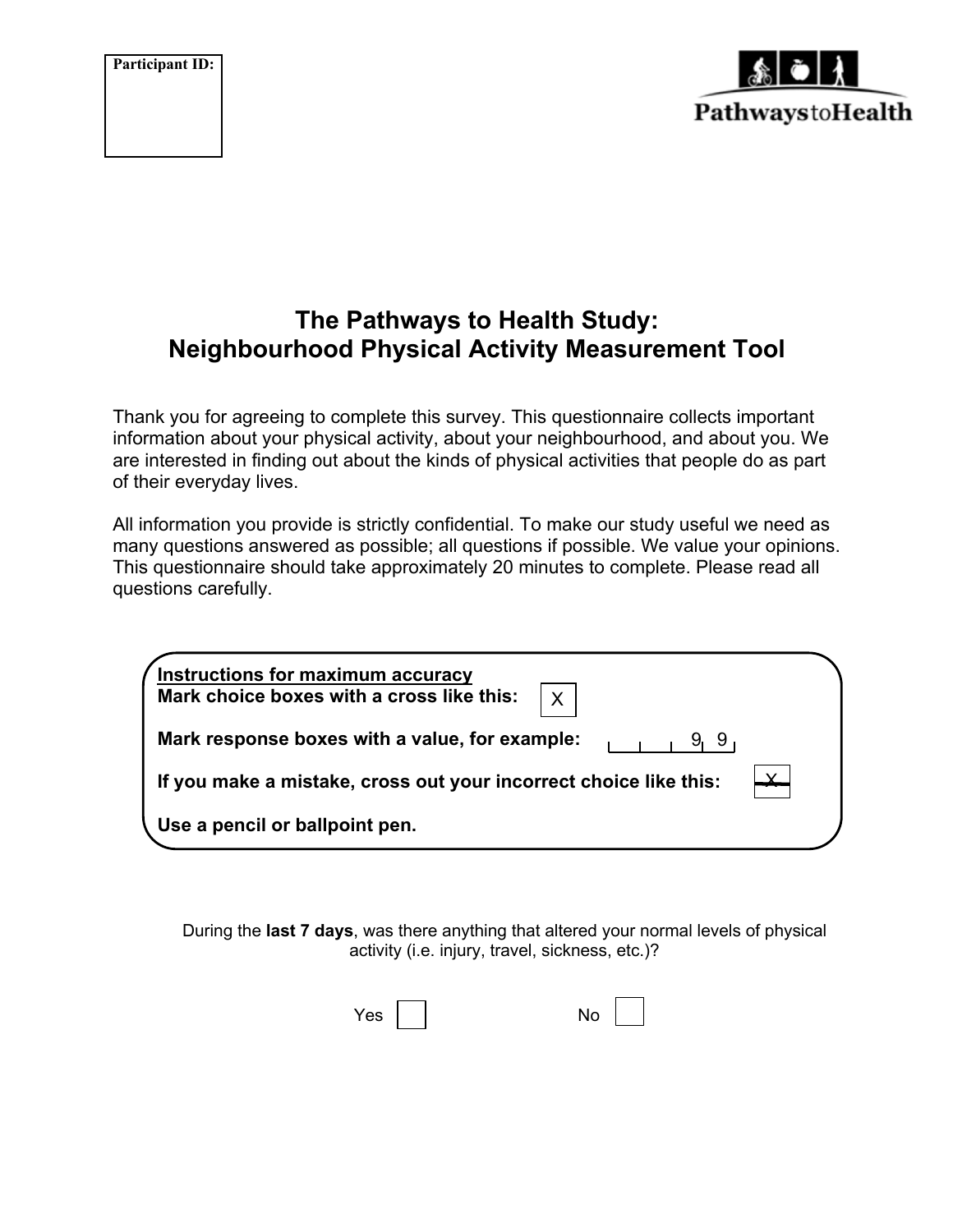# **QUESTIONS ABOUT YOUR PHYSICAL ACTIVITY**

The following questions will ask you about the time you spent being physically active in the **last 7 days**. Answer each question even if you do not consider yourself an active person. Think about the activities you do to get from place to place, and in your spare time for recreation, exercise or sport. Think about whether your activities were carried out **inside** your residential neighbourhood.

### *PART 1: TRANSPORTATION PHYSICAL ACTIVITY*

These questions are about how you traveled from place to place, including to places like work, stores, movies, and so on.

**1.** During the **last 7 days**, on how many days did you **travel in a motor vehicle** like a train, bus, car?

**days per week** *(if '0' skip to question 3)*

**2.** How much time did you usually spend on one of those days traveling in a train, bus, car, or other kind of motor vehicle?

**hours per day** 

**minutes per day**

Now think only about the **bicycling** and **walking** you might have done to travel to and from work, to do errands, or to go from place to place **inside** your neighbourhood.

**3.** During the **last 7 days**, on how many days did you **bicycle** to go from place to place **inside** your neighbourhood?

**days per week** *(if '0' skip to question 5)*

**4.** How much time did you usually spend on one of those days to bicycle from place to place **inside** your neighbourhood?

|  |  | hours per day   |
|--|--|-----------------|
|  |  | minutes per day |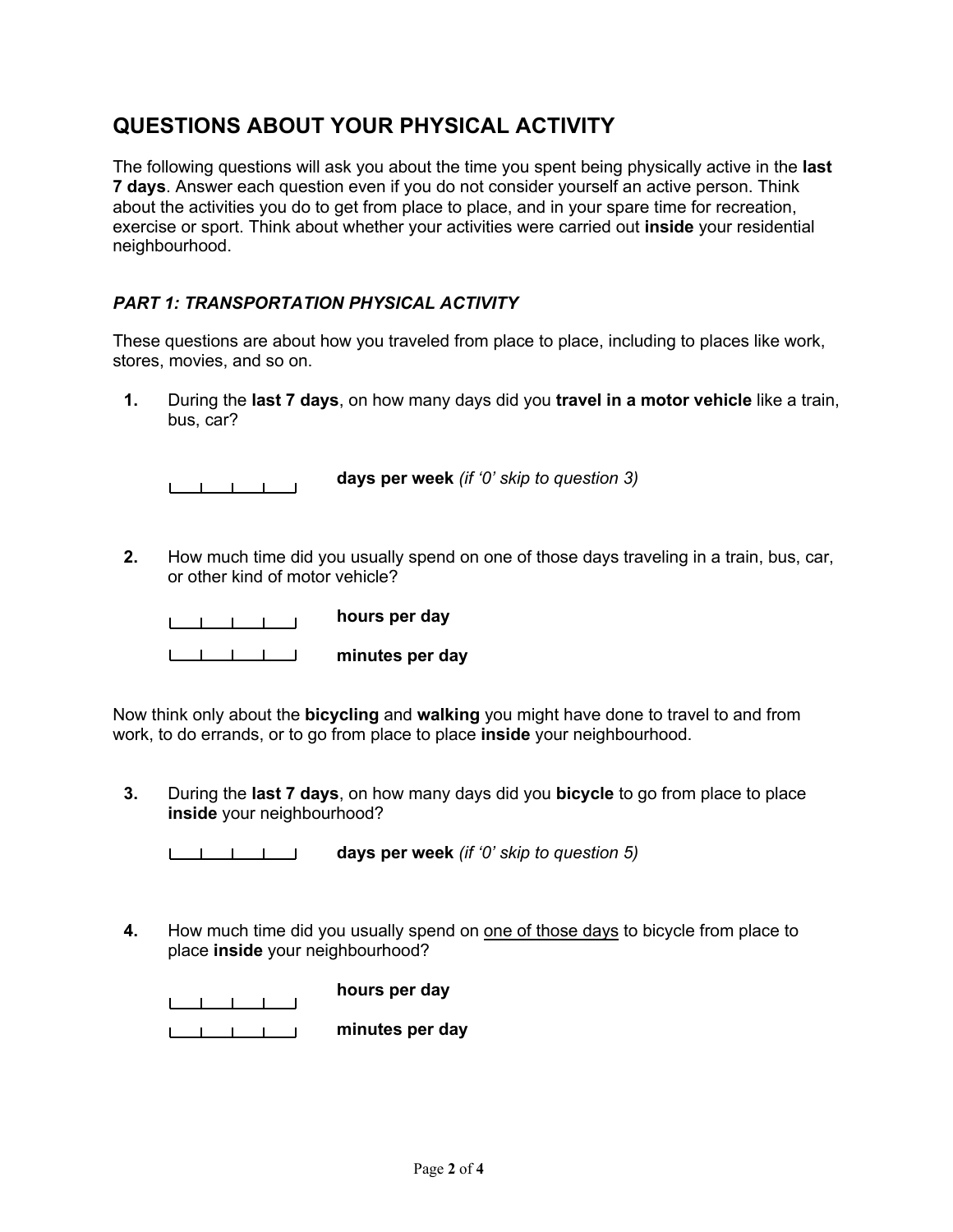**5.** During the **last 7 days**, on how many days did you **walk** to go from place to place **inside**  your neighbourhood?

|  | days per week (if '0' skip to question $7$ ) |  |
|--|----------------------------------------------|--|
|--|----------------------------------------------|--|

**6.** How much time did you usually spend on one of those days walking from place to place **inside** your neighbourhood?

|  |  | hours per day   |
|--|--|-----------------|
|  |  | minutes per day |

#### *PART 2: RECREATION, SPORT, AND LEISURE-TIME PHYSICAL ACTIVITY*

This section is about all the physical activities that you did in the **last 7 days** solely for recreation, sport, exercise or leisure. Please do not include any activities you have already mentioned.

**7.** Not counting any walking you have already mentioned, during the **last 7 days**, on how many days did you **walk** for **recreation, leisure, or exercise inside** your neighbourhood?

**days per week** *(if '0' skip to question 9)*

**8.** How much time did you usually spend on one of those days walking for recreation, leisure, or exercise **inside** your neighbourhood?

**hours per day minutes per day**

Now consider all the **moderate** and **vigorous** activities that you did in the **last 7 days**.

**Moderate** activities include activities that take moderate physical effort and make you breathe somewhat harder than normal (you could still talk to someone during the activity). **Vigorous** activities include activities that require hard physical effort and make you breathe much harder than normal (it would be very difficult for you to talk to someone during the activity).

**9.** During the **last 7 days**, on how many days did you do **vigorous** physical activities like aerobics, running, fast bicycling, or fast swimming in your **leisure** time **inside** your neighbourhood?

**days per week** *(if '0' skip to question 11)*المستلمس المسا